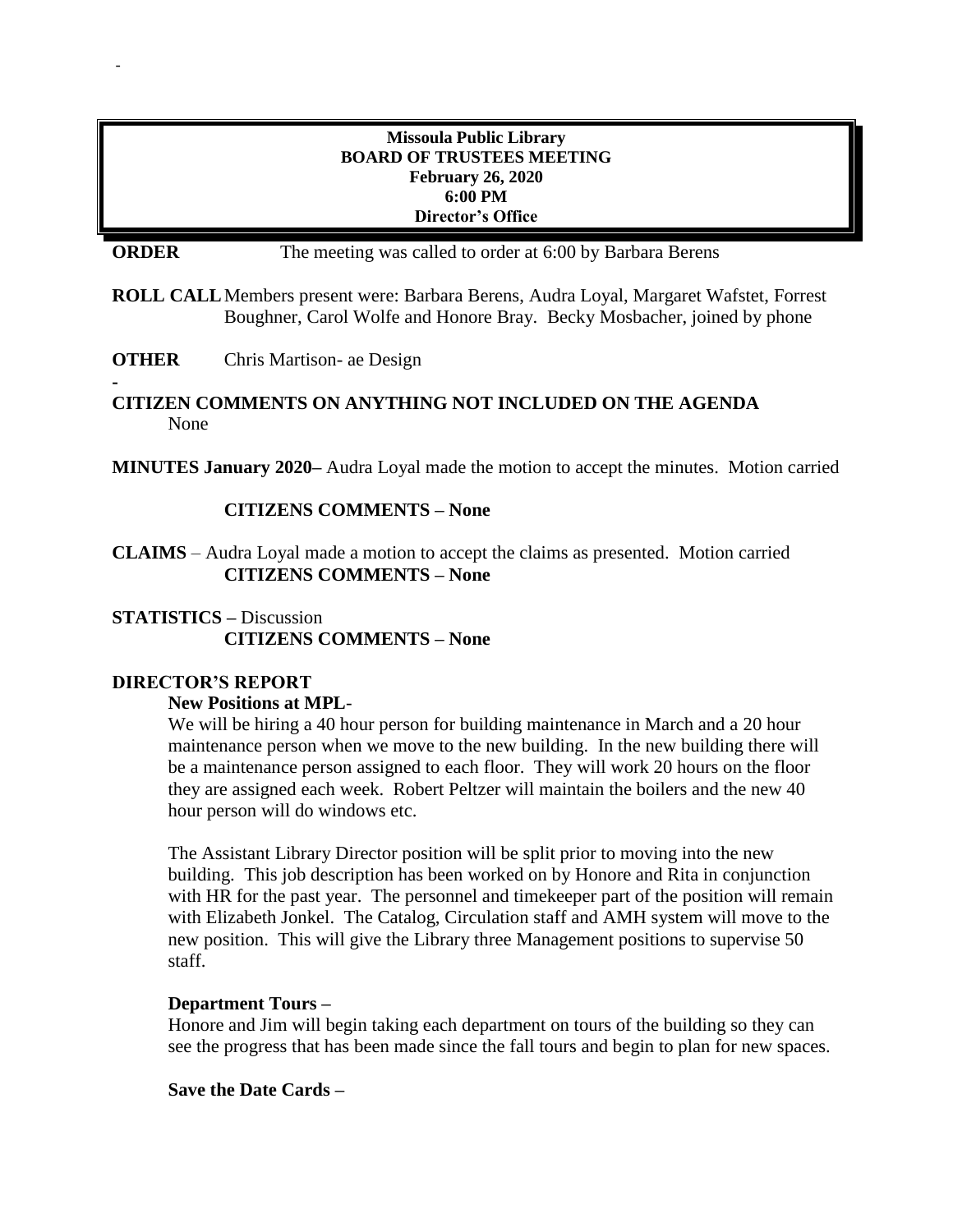Barbara Theroux and Honore have addressed the SDC's and mailed them.

## **Fine Free** –

-

American Library Association has asked Libraries to go fine free. This is a move toward Social Justice. Fine Free at MPL would take away the 10 cents a day fines. Computers, telescopes, ILL's etc. will still accrue fines if this decision is made. Children cannot get their items back to the library without an Adult bringing them so often they have fines. Other libraries who have gone fine free report that books they never thought would be returned have shown up in their book drops. We just want the items back.

## **MLA is April 1-4, 2020**-

If you would like to attend it is at the Holiday Inn and MPL will pay your registration. This is a good place to get CE's toward certification.

## **Story Corp**-

A program of Public Radio. They will be in Missoula on June 4, through July 4, 2020. We will host them in our parking lot and in return get a few spots for live interviews of people we recommend. The Interviews are cataloged by the Library of Congress and kept in their archives. We can receive copies of the interviews for our collection.

## **AXIS 360-**

Half of the Opening Day Collection will be eBooks and digital audio books. This collection will be discovered in our catalog and will only be for MPL card holders. This will provide our users with more access to digital titles without such a long wait time. We will continue to support MTLIB2GO for the next year.

### **Furniture Bids**

The bids were granted to three Missoula firms. CDA, Office City and OS2.

## **Caroline Campbell –**

Caroline received the Support Staff of the Year Award from MLA. She will get her award at the Awards Dinner at MLA in April. If you would like to attend we will purchase tickets for you.

### **Unfinished Business**

## **Building Project**- Chris Martison

The project is moving forward with a few issues but nothing big. Chris explained the Change Orders for the month with deducts of \$12,824.03 and \$40,290.09 charged against the Construction Contingency. Forrest Boughner made a motion to accept the Change Order, motion carried.

**Grand Opening –** Barbara Berens made an update on the food for the Grand Opening. Rather than a cake, muffins, or donuts will be used. A blessing from the Tribe is in the works.

### **OTHER OLD BUSINESS:**